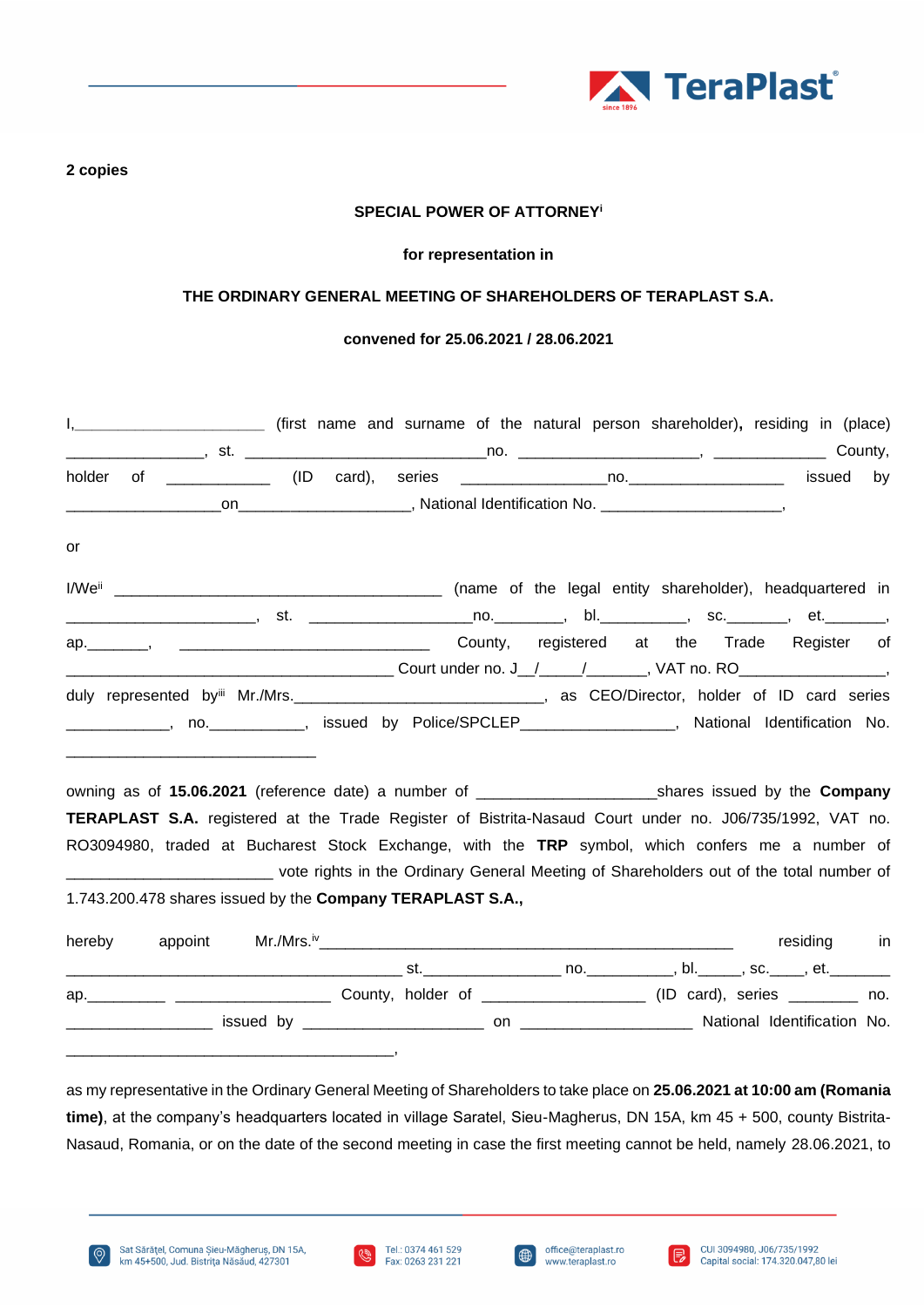

exercise the right to vote corresponding to my shares recorded in the Shareholders Record on the reference date, namely 15.06.2021, as follows:

**1.** For **item 1** of the agenda, namely: **"Presentation and submitting for approval the individual interim financial reports of Teraplast SA for the three-month period ending on March 31, 2021 (namely for the period 01.01.2021-31.03.2021), based on the report of the Company's Board of Directors and the financial auditor's report ":**

| For | <b>Against</b> | Abstaining |
|-----|----------------|------------|
|     |                |            |

**2.** For item 2 of the agenda, namely: "Approval the net profit distribution corresponding to the individual **interim financial reports of Teraplast SA for the three-month period ending on March 31, 2021, in the amount of 283.898.189 lei, as follows:**

- **Distribution of partial dividends, in a total amount of 226.615.937 lei, the gross partial dividend/share proposed being of 0,13 lei\*;**
- **Distribution of the amount of 43.579.988 lei in order to increase the share capital;**
- **Legal reserve: 13.702.264 lei.**

\*The number of shares issued by the Company was considered when calculating the value of the gross dividend/share, out of which 966 shares that entered the Company account were subtracted (based on the application of the algorithm and rounding down the results to the nearest integer following the processing of the share capital increase achieved on the basis of the *EGM(A.G.E.A.) No. 1/29.04.2020), which are held by the Company at the date of this meeting, considering that the holders of own shares are not entitled to receive dividends or other rights.*

| For | <b>Against</b> | Abstaining |
|-----|----------------|------------|
|     |                |            |

**3.** For **item 3** of the agenda, namely: **"Presentation and submitting for approval the remuneration policy of Teraplast S.A."**

| For | <b>Against</b> | <b>Abstaining</b> |
|-----|----------------|-------------------|
|     |                |                   |

**4.** For **item 4** of the agenda, namely: **"Setting the registration date serving to identify the shareholders impacted by the effects of the resolutions adopted at the Ordinary General Meeting, according to Article 86 (1) of Law no. 24/2017. The date proposed by the Board of Directors is July 13, 2021":**



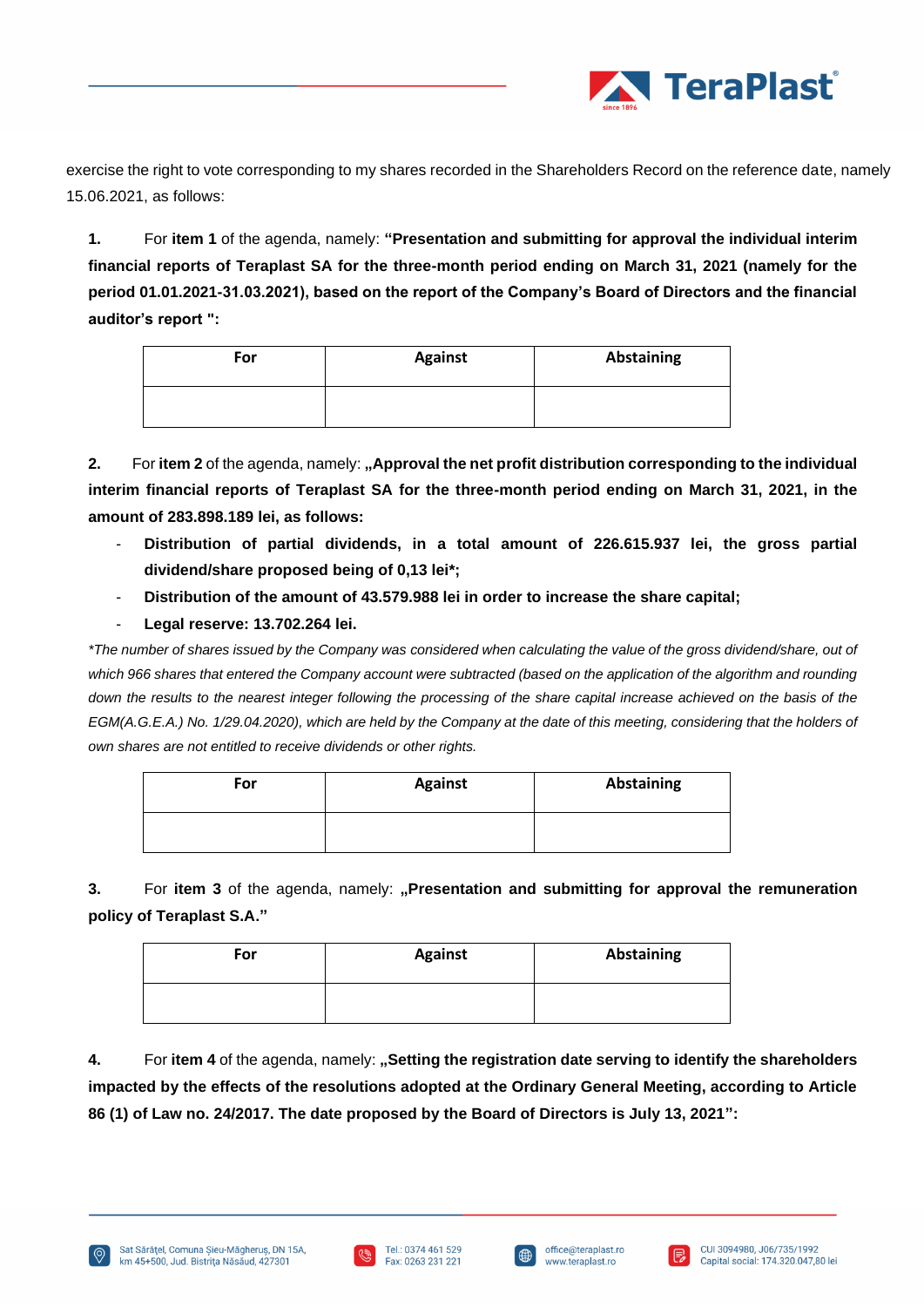

| For | <b>Against</b> | Abstaining |
|-----|----------------|------------|
|     |                |            |

**5.** For item 5 of the agenda, namely: "Presentation and submitting for approval the July 12, 2021 as **"***ex date***", namely the date prior to the record date on which the financial instruments subject to the decisions of the company bodies are traded without the rights deriving from the decision, in accordance with Article 2 paragraph 2 l) of the Regulation no. 5/2018.":**

| For | <b>Against</b> | <b>Abstaining</b> |
|-----|----------------|-------------------|
|     |                |                   |

**6.** For **item 6** of the agenda, namely: **"Presentation and submitting for approval the July 22, 2021 as payment date, as defined by Article 86 (2) of Law no. 24/2017, and by Article 2 (2) h) and Article 178 of the Regulation no. 5/2018":**

| For | <b>Against</b> | Abstaining |
|-----|----------------|------------|
|     |                |            |

**7.** For **item 7** of the agenda, namely: **"Entrusting the Board of Directors with the fulfilment of the resolutions adopted by the Ordinary General Meeting."**

| For | <b>Against</b> | Abstaining |
|-----|----------------|------------|
|     |                |            |

**8.** For **item 8** of the agenda, namely: **"Appointing the Chairman of the Ordinary General Meeting of the Teraplast S.A. Shareholders to sign the OGM Resolution on behalf and in the name of all the attending shareholders":**

| For | <b>Against</b> | <b>Abstaining</b> |
|-----|----------------|-------------------|
|     |                |                   |

**9.** For **item 9** of the agenda, namely: **"Appointing the legal counsel of the Company, Ms. Kinga Vaida, to carry out all formalities concerning the OGM recording with the Trade Register Office attached to Bistrita-Nasaud Court and its publication in the Official Gazette of Romania, Part IV":**



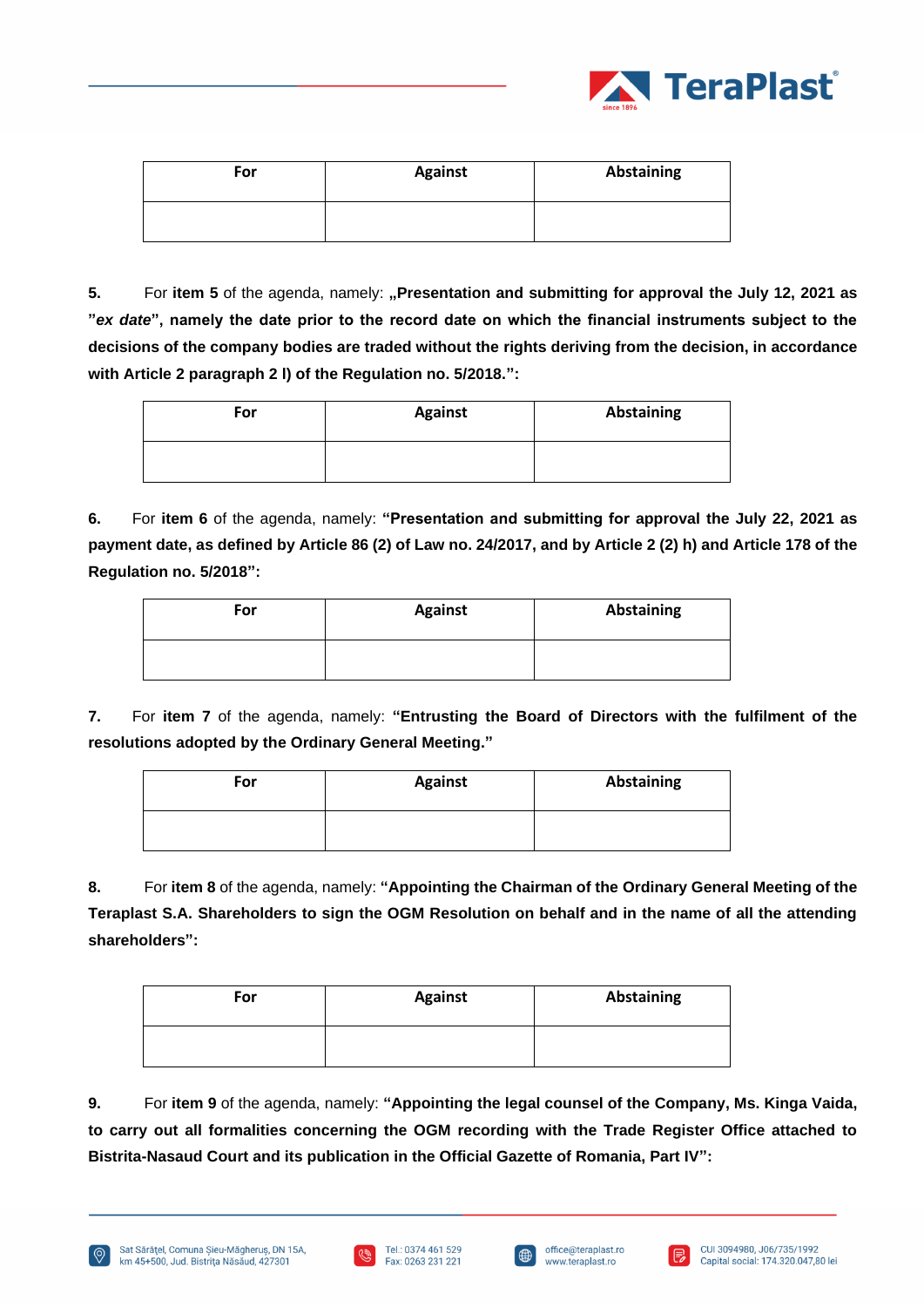

| For | <b>Against</b> | <b>Abstaining</b> |
|-----|----------------|-------------------|
|     |                |                   |

# **Please find hereby attached a copy of the valid ID card<sup>y</sup>/a copy of the registration certificate<sup>vi</sup>.**

I hereby authorize the representative referred to above to cast their vote as they may deem appropriate on the matters not identified and included in the agenda until this date, pursuant to the applicable law.

This special power of attorney contains information in accordance with Law 24/2017 on the issuers of financial instruments and market operations, the ASF Regulation no. 5/2018. This special power of attorney should be signed and dated by the principal shareholder. All the boxes of this special power of attorney shall be filled in by the principal shareholder.

The special power of attorney is executed in 3 original copies, one for the principal, one for the agent, and one to be submitted at the headquarters of the TERAPLAST S.A. not later than **23.06.2021, 10:00 am Romania time**.

| Date: |             |
|-------|-------------|
| vii   | (signature) |

**viii\_\_\_\_\_\_\_\_\_\_\_\_\_\_\_\_\_\_\_\_\_\_\_\_\_\_\_\_\_\_\_\_\_\_\_\_\_\_\_**

(First name and surname of the natural person shareholder or the legal representative of the legal entity, in capital letters)

Personal data entered in this special power of attorney (name and surname, domicile, series, number and date of issuance of identity card, personal numerical code, signature, number of shares held) shall be processed in compliance with the legal provisions regarding the protection of individuals with regard to the processing of personal data and the free circulation of such data, during the period stipulated by law, pursuant to Law no. 24/2017 on Issuers of Financial Instruments and Market Operations and of ASF Regulation no. 5/2018 on Issuers of Financial Instruments and Market Operations, as amended and Law no. 31/1990 on societies.

You benefit from the right of access, intervention, rectification and porting of the data you provide us, limit our processing and even request the deletion of the data.

Please note that interfering with the data you have provided to us may be such as to prevent your mandate from exercising the vote at the Ordinary General Shareholders' Meeting of the Teraplast S.A. from the date of 25.06.2021/28.06.2021.